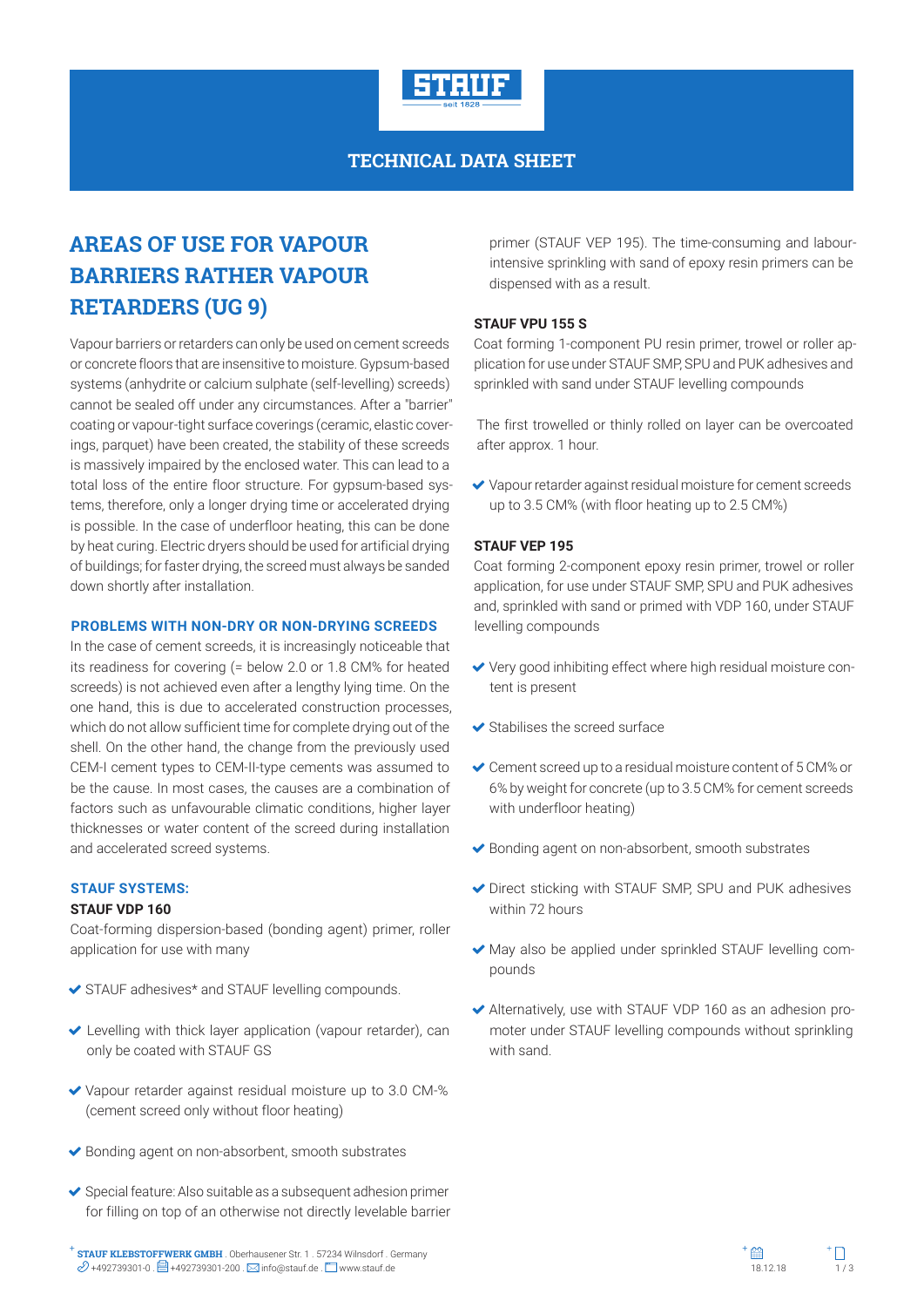

## **TECHNICAL DATA SHEET**

#### **STAUF WEP 180**

Deeply penetrating and hardening epoxy resin. Preferably for use on mineral screeds under STAUF SMP, SPU and PUK adhesives and, sprinkled with sand or primed with VDP 160, under STAUF levelling compounds

- Excellent stabilisation of screeds
- Efficient inhibiting effect where a high residual moisture is present
- Vapour retarder against residual moisture for cement screeds up to 4.0 CM% (with floor heating up to 3.5 CM%)
- Direct bonding with STAUF SMP, SPU and PUK adhesives within 72 hours
- Sprinkled with sand, or alternatively primed with STAUF VDP 160, also for use under levelling compounds.
- ◆ Tools can be cleaned with water

#### **STAUF SMP 950 and SPU 570**

1-component wood flooring adhesives according to ISO 17178

- Can be used on cement screeds with a residual moisture of up to 4.0 CM% using STAUF No. 12 special adhesive notch
- No further primer necessary as vapour retarder
- Particularly economical since dispenses with a two-layer vapour retarder